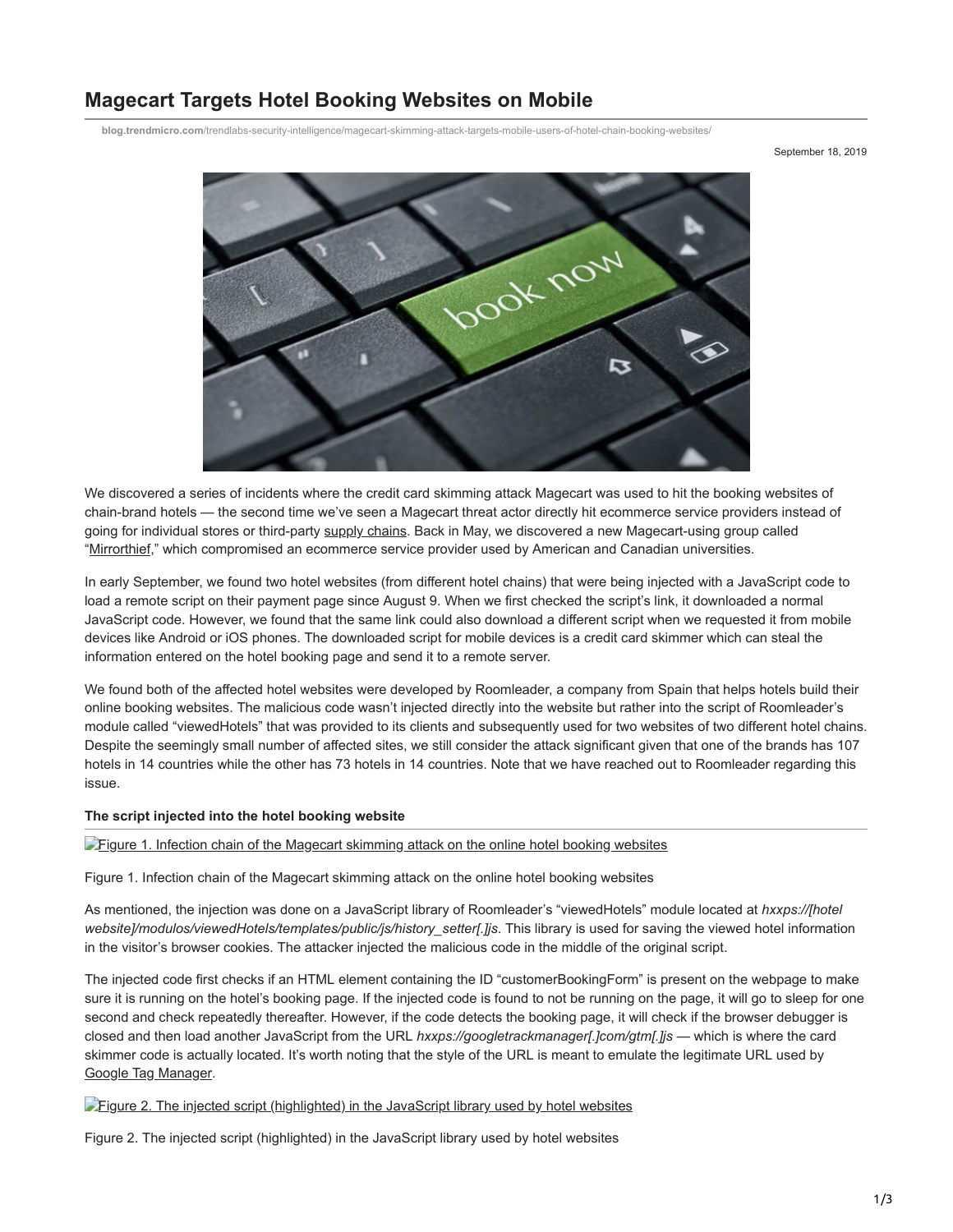#### **Analysis of the credit card skimmer**

[When we first connected to the skimmer URL, it returned normal JavaScript code copied from the GitHub project detect-mobile](https://github.com/smali-kazmi/detect-mobile-browser/blob/master/detect-browser.js)browser. However, we suspected it was not the real payload because the code isn't actually used by the affected websites.

Upon further testing of the URL, we found that it downloaded a different script when we made a request using an HTTP User-Agent from a mobile device. This script turned out to be a credit card skimmer. Although we found the skimmer to work on both PC and mobile browsers, it seems the attacker only targeted mobile users. This is most likely because the threat actor behind it wants to avoid detection from PC-based security software. The skimmer is not a new one — we've seen instances where it was used by other groups. Most likely, it is a general skimmer that is shared via underground forums.

#### **[Figure 3. The different scripts downloaded from the skimmer URL for desktop and mobile](https://blog.trendmicro.com/content/dam/trendmicro/global/en/migrated/security-intelligence-migration-spreadsheet/trendlabs-security-intelligence/2019/09/magecart-mobile-hotels-3.png)**

Figure 3. The different scripts downloaded from the skimmer URL for desktop and mobile

The credit card skimmer is designed to steal data from payment forms. The skimmer hooks its function to the JavaScript events "submit" and "click," which are usually triggered when people submit a payment or a booking. When the hooked event is triggered, the skimmer will check if the browser debugger is closed. Then it copies the name and value from any "input" or "select" HTML element on the booking page. In this case, the gathered information includes names, email addresses, telephone numbers, hotel room preferences, and credit card details.

The copied information is encrypted using RC4 with a hardcoded key: "F8C5Pe4Q". Next, the skimmer will generate a random string to encode the encrypted data again using XOR. The data will then be sent via HTTP POST to the remote URL "https://googletrackmanager[.]com/gtm.php?id=" that uses generated random string appended at the end. Upon receipt of the information, the attacker can then decrypt the data and collect the credit card information.

## **[Figure 4. Credit card skimmer code to steal information from hotel booking page](https://blog.trendmicro.com/content/dam/trendmicro/global/en/migrated/security-intelligence-migration-spreadsheet/trendlabs-security-intelligence/2019/09/magecart-mobile-hotels-4.png)**

Figure 4. Credit card skimmer code to steal information from hotel booking page

## **Magecart replaces the original booking page with a fake one**

Although the skimmer itself is not unique, we found that it removes the original credit card form on the booking page and injects another one prepared by the threat actor. We theorize two possible reasons for this. The first is that some hotels don't ask customers to make online payments but instead ask them to pay at the hotel upon arrival. In cases like this, the booking form will ask for credit card information but without the CVC number. To ensure that all credit card information are captured, the attacker replaces the original form with one that contains the CVC number column.

The second possible reason is that, sometimes, the booking page will host the credit card form in a different domain using an HTML [iframe](https://developer.mozilla.org/en-US/docs/Web/HTML/Element/iframe) element to make it more secure. In this scenario, a regular JavaScript skimmer will not be able to copy the data inside the secure iframe. Therefore, the attacker removes the iframe of the secured credit card form and injects his own form so the skimmer can copy the information.

[Figure 5. The original credit card form \(above\) from the hotel website and the injected form \(below\) from the skimmer](https://blog.trendmicro.com/content/dam/trendmicro/global/en/migrated/security-intelligence-migration-spreadsheet/trendlabs-security-intelligence/2019/09/magecart-mobile-hotels-5.png)

## [Figure 5. The original credit card form \(above\) from the hotel website and the injected form \(below\) from the skimmer](https://blog.trendmicro.com/content/dam/trendmicro/global/en/migrated/security-intelligence-migration-spreadsheet/trendlabs-security-intelligence/2019/09/magecart-mobile-hotels-6.png)

Figure 5. The original credit card form (above) from the hotel website and the injected form (below) from the skimmer

[Figure 6. The skimmer script used to remove the original form from the booking page and replace it with the fake one](https://blog.trendmicro.com/content/dam/trendmicro/global/en/migrated/security-intelligence-migration-spreadsheet/trendlabs-security-intelligence/2019/09/magecart-mobile-hotels-7.png)

Figure 6. The skimmer script used to remove the original form from the booking page and replace it with the fake one

To make it seem more legitimate, the attacker also prepared credit card forms in eight languages: English, Spanish, Italian, French, German, Portuguese, Russian, and Dutch. These languages match the languages supported by the targeted hotel websites. The skimmer will check which language the customer is using for the website and inject the corresponding fake credit card form into the page.

**Figure 7.** The eight languages of the fake credit card form inside the skimmer

Figure 7. The eight languages of the fake credit card form inside the skimmer